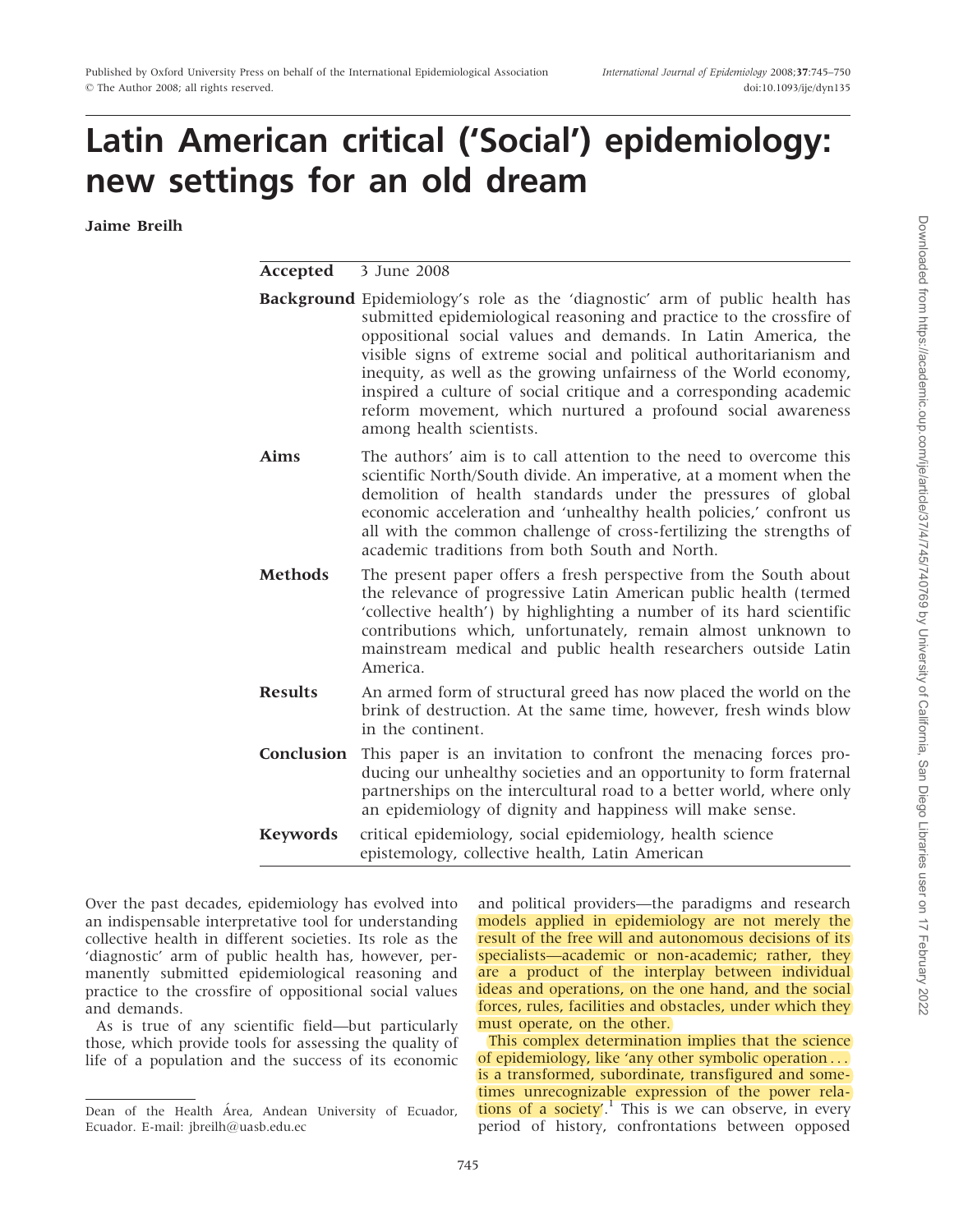epidemiological paradigms: the clash of conservative contagionism with the more progressive miasmatic doctrine in the 19th century; the confrontation between unicausal explanations and the initial ingenuous social works in the first half of the 20th century and the opposition of the multicausal model and its operational arm, the risk paradigm, to critical epidemiology ever since.<sup>2,3</sup>

In Latin America, the visible signs of extreme social and political authoritarianism and inequity, as well as the growing unfairness of the World economy, inspired a culture of social critique and a corresponding academic reform movement (entrenched in the major public universities). Together, these nurtured a profound social awareness among health scientists whose academic or public health roles placed them in direct contact with the devastating effects of hunger and poverty. This is the controversial trajectory under which epidemiology has developed since the late 1970s, transforming from a basic knowledge formation built around certain processes to a discipline constructed around partially defined objects, to becoming, finally, a *science* structured around clearly defined objects of study.<sup>4</sup>

The principal objective of this article is to offer a fresh perspective from the South about the relevance of progressive Latin American public health (termed 'collective health') by highlighting a number of its 'hard' scientific contributions, which, unfortunately, remain almost unknown to mainstream medical and public health researchers outside Latin America. This scientific discrimination has been blatant. As Charles Briggs and Howard Waitzkin have recently noted, 'two of the most significant developments in health scholarship and practice of our era—the social medicine and critical epidemiology movements in Latin America',<sup>5</sup> remain largely unknown in the North, in spite of the pioneering 'theoretical, methodological, and empirical advances'<sup>6</sup> produced by their practitioners.

The goal of this article is, therefore, to call attention to the need to overcome this scientific North/South divide. This is imperative at a moment when the demolition of health standards and the expansion of the so called 'pathologies of power', $7$  under the pressures of global economic acceleration and 'unhealthy health policies',<sup>8</sup> confront us all with the common challenge of cross-fertilizing the strengths of academic traditions from both South and North in order to consolidate sound, critical, socially sensitive and intercultural epidemiology.

## The Latin American critique of lineal reductionist epidemiology and the construction of critical ('Social') epidemiology

Modern mainstream epidemiology has expressly defined empiricism and positivism as its philosophical and theoretical roots, and adopted Hume's notion

of causation as the paramount principle of all epidemiological reasoning.<sup>9,10</sup> Under this conceptual umbrella, a 4-fold interpretative manoeuvre continues to impoverish epidemiological analysis, consisting of: (i) a reductionist explanation of phenomena related to the generation of health (The reductionist approach consists of explaining wider domains of reality in terms of component units and interpreting that the individual parts of a social totality are ontologically precedent and explain the whole.); (ii) a resilience of the cause/effect association as the 'great organizer and logic of the Universe'<sup>11</sup> and of health causation; (iii) the reification of such causal relations as a formal scheme for identifying 'risk factors', and finally; (iv) the reduction of the notion of 'exposure' to an individual problem of a probabilistic nature. $12$ 

In the late 1970s, early foundational works of Latin American critical epidemiologists, which circulated in Spanish and Portuguese versions throughout the region, denounced the fact that McMahon's doctrine of multicausalism and its formal expression in the multicausal web, by then defining the canon of conventional epidemiology, did not solve the restrictive vision of unicausality. This model's failure was rooted in its tendency to reduce 'the determinant analysis to a set of lineal causal associations, [which] places social determinants in a peripheral [and] less important site within the web, with respect to factors that, according to this paradigm, [in fact] play a direct and more important role in the generation of problems'.<sup>13</sup> It was nearly two decades later that a strikingly similar but late criticism appeared in the Northern literature, questioning McMahon's causal web because, in it, 'hierarchies are collapsed, and interest centres on estimating ''independent'' effects'. In doing this, the model implicitly tends to favour more proximate (and therefore biologic and individual/level) determinants over more distal and society-level ones.<sup>14,15</sup> So even progressive epidemiologists of the North were misinformed or willing to disregard well known Latin American works in this field and blatantly ignored the original discussion the latter proposed about the category of 'social determination', as an alternative approach to understanding the problem of causation. This is not necessarily a problem of researchers' lack of willingness, but rather one of different scientific paradigms and action standards.

In fact, the construction of contemporary critical ('social') Latin American epidemiology started 30 years ago during the period of regional industrialization. Its early formative period was clearly influenced by labour health demands and based on a corporativist and unicultural theoretical matrix, which operated from the political horizon of a state-centred public health movement. Critical epidemiological analysis, at the time, mainly focused on proposing an alternative model of objectivity, which was needed to position social class inequity within the construction of epidemiologic studies.<sup>1</sup>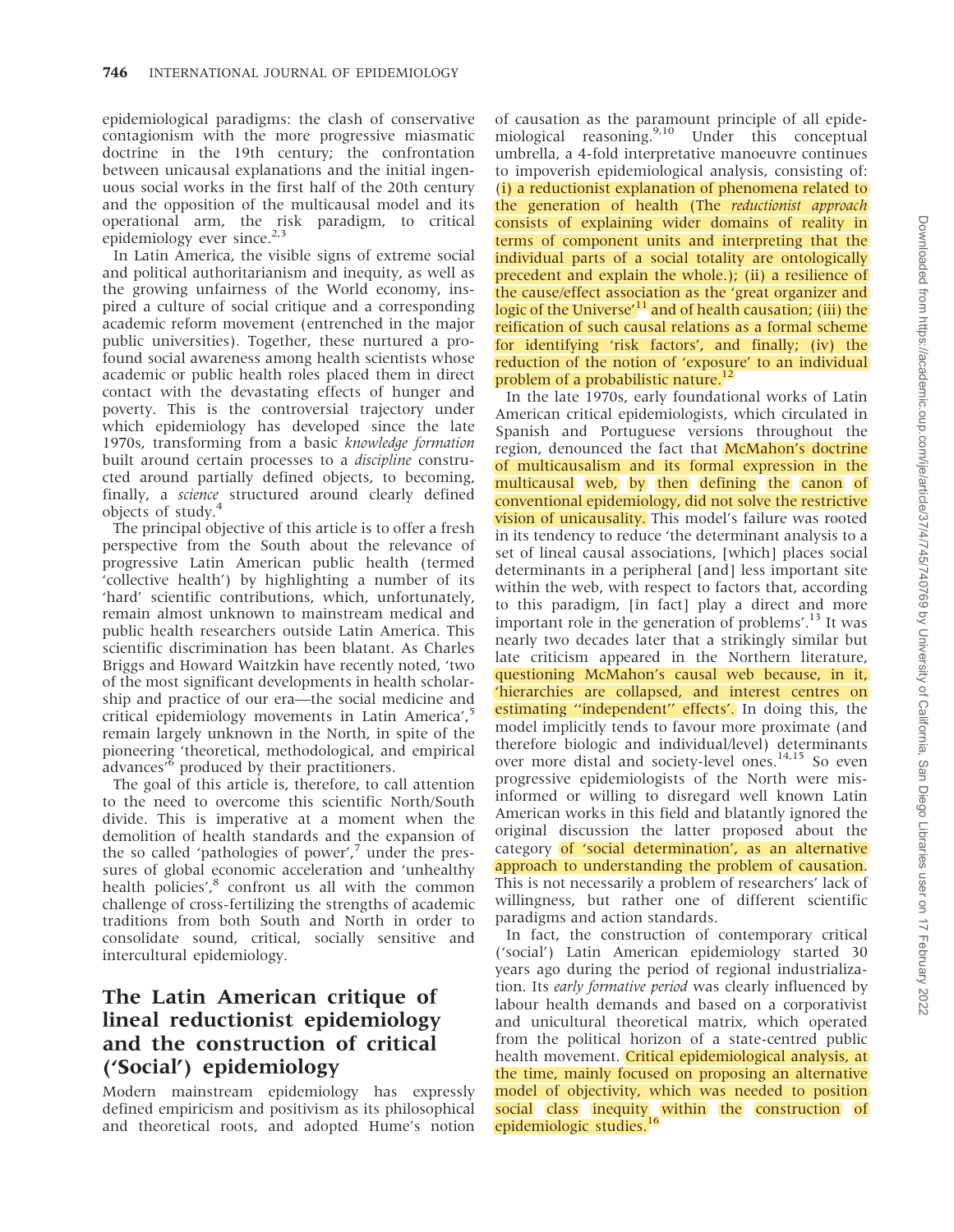Later, during the late 1980s and early 1990s, social movements and progressive researchers faced the advent of economic neo-liberalism, the structural adjustment programmes of the World Bank, and ideological neoconservatism. In effect, these were the golden years of economic acceleration and the breakdown of public health, advanced by way of three main mechanisms: **productive recomposition and high** tech instantaneity of fluxes; $17$  fast track disposses- $\sin^{18}$  of vital public resources and the imposition of market fundamentalism, which opened the doors to a rapid penetration of overprotected foreign investments in fields like mining, agriculture and health. Rapid entrepreneurial expansion through economic monopolization provoked clearly unhealthy results, including social exclusion and massive labour force migration, the rupturing of familial units, the loss of nutritional, health and environmental sovereignty, the aggravation of inequitable resource distribution and the deterioration of ecosystems.<sup>19</sup> These trends have taken such an unhealthy direction lately that a 'disaster' or 'shock' economy is no longer merely a metaphor; it is now, rather, an unashamed reality, deliberately proposed by the architects of utmost inequity and rapaciousness.<sup>20</sup> Through these pathways, collective health deterioration and environmental degradation multiply in the name of corporate progress and consumerism.<sup>21</sup>

Under such historical circumstances, the task of counter-hegemonic epidemiology became especially complex. An immediate challenge was to deconstruct the official discourse of conservative multiculturalism and of culturally relativistic interpretations of health problems, which worked parallel to the neoliberal political economy to justify the dissolution and decentralization of public health epidemiological programmes. $^{22}$  In essence, the idiom of 'modernization' concealed a hidden agenda of privatization. Against this, epidemiological theory faced the need to construct a counterbalance to conservative 'postnormal' health theory and the tendency of affected actors to disperse their strategies for attaining health rights. This evolved into a second period of critical epidemiology, which focused on diversifying the study of inequity and understanding the linkages between the ways that social, ethnic and gendered power relations were affected by the generalized mechanisms of economic acceleration. Finally, during the late 1990s, the idea of an alternative knowledge and subjectivity matured, coinciding with the outburst of critical multiculturalism and indigenous people's demands for intercultural knowledge.<sup>23</sup>

Global acceleration, therefore, appears to be the key issue necessary for contextualizing the new setting that progressive epidemiology confronts, in which the market economy and the increased reproduction rates of profit and capital are inversely proportional to the constriction of spaces for the fulfilment of life and health.

# Some relevant contributions of critical epidemiology from Latin America

A complete review of all important contributions of Latin American critical epidemiology exceeds the scope of this article. Some publications<sup>24</sup> and international web pages<sup>25</sup> present detailed information about them, covering a wide range of authors by their country of origin. For the purpose of this abridged analysis, we may highlight some key developments needed to sustain a careful epistemological and methodological analysis and to enable a North–South epidemiological alliance to contribute to a more penetrating kind of public health.

In Latin American academic environments, reflection about a new critical health theory has linked three crucial elements that are inherently interrelated: health as an object; health as a methodological concept and health as a *field of action*.<sup>26</sup> Our proposition has been that it is not possible to develop a progressive critical content of any of the three elements if the other two are not simultaneously transformed; therefore, Latin American researchers have insisted that in order to develop a critical epidemiological paradigm we must intertwine three complementary transformations: first, the rethinking of health as a complex, multidimensional object, submitted to a dialectical process of determination; second, innovation of methodological categories and operations and, third, a transformation of the practical projections and relations of mobilized social forces.

In this final section we will try to organize a very brief synthesis of some of the fundamental methodological and health advocacy problems Latin American scholars have addressed (Figure 1). The fundamental categories of epidemiological description are: place (space), time, causation/exposure and subjectivity. Each of these categories has been directly or indirectly addressed, by different disciplines, in our attempt to produce a critical analysis of collectively relevant problems.

For instance, Cristina Laurell's central concerns have been economic structure, work and health policy. She pioneered the study of economic structural change and epidemiological patterns $^{27}$  before examining, with Mariano Noriega, the forms of human attrition under capitalist productive relations<sup>28</sup> and, more recently, the social determination of health policies.<sup>29</sup>

Juan Samajás writings have been centrally concerned with issues of epistemology, semantics and the dialectical debate about method. His most important work holds some of the most powerful explanations of social dialectics, related to the movement between individual and collective social orders and the generative capacity of persons vs the social reproduction capacity of structural collective conditions. He also advanced a particularly insightful definition of multidimensionality as 'multiple determination under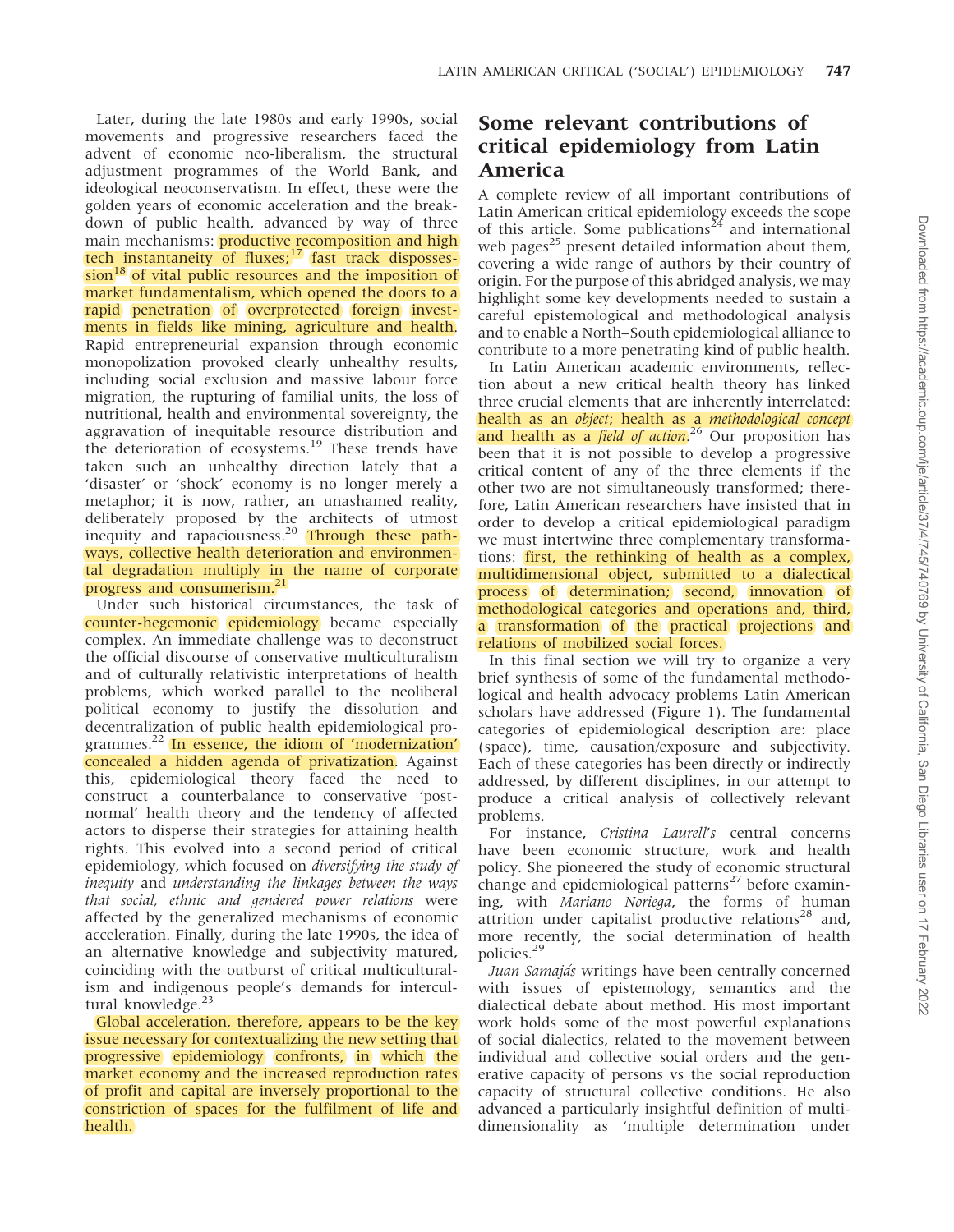

Figure 1 Latin American critical epidemiology: brief systematization of methodological contributions (70s to present)

hierarchical interphases'.<sup>30,31</sup> Samaja's discussions have clarified a number of debates central to the field of epidemiology<sup>32</sup> and any social science. He has provided fundamental indications for ways to operationalize theory into empirical data and for understanding the semantic structure of data itself.<sup>33</sup>

Naomar Almeida has produced some of the most refined epistemological and historical analysis about health and epidemiological reasoning. His first theoretical incursions intervened into the debate about the object of epidemiology and the corresponding disjunctives regarding study designs. He scrutinized instrumental construction problems and key notions of validity, adding fundamental aspects to the debate about causation and calling attention, at the same time, to the importance of Bungés theory of causation<sup>34</sup> (of which, Breilh published a similar call years before in 1979).<sup>13</sup> In a later work,<sup>35</sup> Almeida refreshed epistemological debate by undertaking a profound deconstruction of the concept of 'risk', a line of analysis that had also received deep attention by Ricardo Ayres. Ayres developed a historical reconstruction of the long road that epidemiology took from the perceptive era of contagion (in the 17th century), to the notion of observable transmission (in the middle of the 19th century) and finally to the probabilistic rationale of risk (in the middle of the 20th century). $36$  Almeida has further proposed a particular notion of the 'mode of life' as a key category of epidemiological analysis, linked to his anthropological and ethnographical perspective of epidemiology. Almeida's contribution came after other Latin American epidemiologists had proposed a similar notion from different perspectives, such as Ana Maria Tambellini<sup>37</sup> and Laurell and Noriega,<sup>38</sup> who wrote from an occupational epidemiology perspective, and Breilh,

who adopted the modes of life perspective as a structured and dynamic dimension of the 'epidemiological profile<sup>'13</sup> which articulates class, ethnic and gender power relations, which condition living structured patterns within specific collectivities. $39$  All these authors stress the importance of collective determination over free will and individual life styles, Breilh's work assumed inequity power relations as a nodal category in epidemiology. Cesar Victora<sup>40,41</sup> linked socially determined inequity to the understanding of its empirical evidence (inequality), with the powerful tool of refined mathematical analysis.

The authors own contributions have been produced in dialogue with the above social and academic actors making up this prolific Southern scenario of critical thinking about health. An early critique of positivism and causation and the pioneering proposal of the category of determination<sup>13</sup> unchained a diverse methodological search $42$  constructed around the links of determination, both with the nature/society dialectic as well as with the multidimensional power structure of market societies. The tripartite notion of class, gender and ethnic inequity<sup>43</sup> was of central importance to his work for many years. Epidemiological research on the linkages between agro-industrial work and indigenous communities led to the study of intercultural knowledge building, the relations between modes of life and exposure patterns<sup>23</sup> and the design of communitybased instruments for assessing the prevalent impacts of irresponsible and unsustainable production effects like toxicity and stress.<sup>44</sup>

The Latin American authors cited above are merely illustrative examples of a significant intellectual and scientific community in the global South, whose production remains almost invisible to mainstream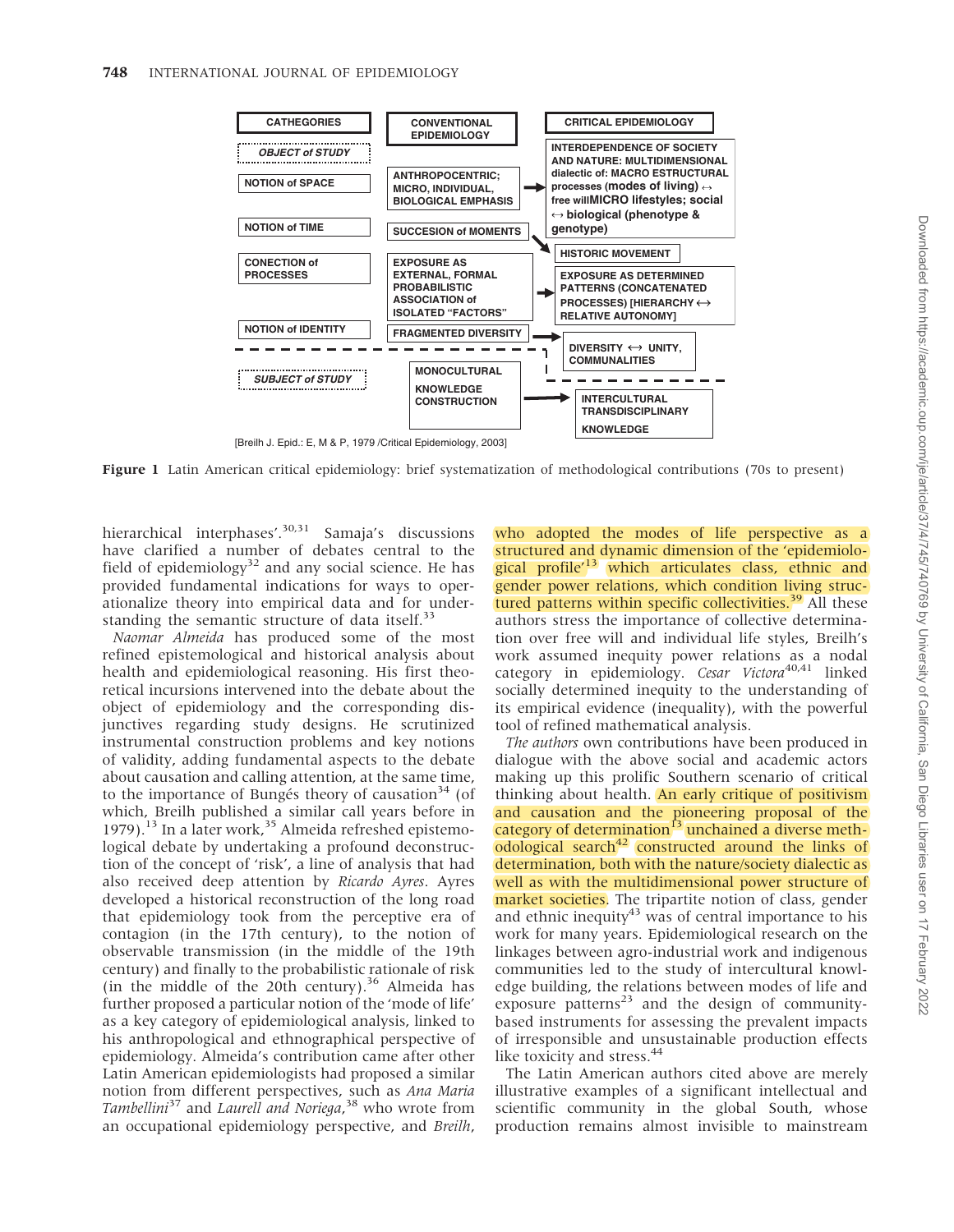science of the North. With their penetrating work, they have in many cases inspired, or directly pushed forward some powerful struggles for social and health rights. They have constructed a sound institutional and academic platform from which to exercise a democratic projection of science and mold an alternative public health movement. In doing so, many have learned that the knowledge of the people, their ancestral and present wisdom, is much more than a resource of sophisticated ethno-medical, and therapeutic knowledge. New, hard epidemiology has also much to learn from them, about integral notions of space, sustainable relations between nature and mankind, a healthy conception of time, a harmonious management of the planets energies and about a fair, equitable and protective construction of social relations. Therefore, its not surprising, the proximity in meanings of the indigenous kichwa word 'sumak kausai' (good living) with our academic 'healthy mode of life'.

An armed form of structural greed has now placed the world on the brink of destruction. At the same time, however, fresh winds blow in the continent. This article is an invitation to confront the menacing forces producing our unhealthy societies and an opportunity to form fraternal partnerships on the intercultural road to a better world, where only an epidemiology of dignity and happiness will make sense.

### Acknowledgement

The author expresses his gratitude to Dr Chris Krupa (Emory University) for his important comments and help in shaping the final English version.

Conflict of interest: None declared.

#### References

- Bourdieau P. O Poder Simbólico. (Tranlated from 'Le Pouvoir Symbolique', 1989). Rio de Janeiro: Bertrand. 1998, p.15.
- <sup>2</sup> Breilh J. La Epidemiología Entrefuegos. Medellín: Taller Latinoamericano de Medicina Social, 987.
- <sup>3</sup> Tesh S. Hidden Arguments. New Brunswick: Rutgers University Press, 1988.
- <sup>4</sup> Barata R. Epidemiología e Saber Científico. Salvador: III Congresso Brasileiro de Epidemiologia, 1995.
- <sup>5</sup> Briggs C. Critical perspectives on health and communicative hegemony: progressive possibilities and lethal connections. Revista de Antropología Social 2005;14:101–24.
- <sup>6</sup> Waitzkin H, Iriart C, Estrada A, Lamadrid S. Social medicine in Latin America: productivity and dangers facing the major national groups. Lancet 2001;358:315–23.
- <sup>7</sup> Farmer P. Pathologies of Power. Berkeley: University of California Press, 2003.
- <sup>8</sup> Castro A, Singer M. Unhealthy Health Policy. Walnut Creek: Altamira Press, 2004.
- <sup>9</sup> MacMahon B, Pugh TF. Epidemiologic Methods. Little, Brown, 1960; reissued as Epidemiology: Principles and methods (Little, Brown; 1970).
- Rothman K, Greenland S. Modern Epidemiology. Philadelphia: Lippincott-Raven Publishers, 1998.
- Rorty R. Objectivity, Relativism and Truth. Cambridge: Cambridge University Press, 1991.
- <sup>12</sup> Ayres R. Sobre o Risco: Para Comprender a Epidemiología. Sao Paulo: HUCITEC, 1997.
- Breilh J. Epidemiología: Economía, Medicina y Política. Quito: Universidad Central, 1979, p. 127 (next editions: 2nd edn. Sto. Domingo: Ministry of Health of the Dominican Republic, 1981; 3rd edn. México: Editora Fontamara, 1986; 4rd edn. México: Editora Fontamara, 1988; 5th edn. México: Editora Fontamara, 1989; Sao Paulo: UNESP/HUCITEC Editorial, 1991).
- <sup>14</sup> Diez Roux. On genes, individuals society and epidemiology. Am J Epidemiol 1998;148:1027–32.
- <sup>15</sup> Krieger N. Epidemiology and the web of causation: has anyone seen the spider? Soc Sci Med 1994;39:887–903.
- <sup>16</sup> Duarte Nunes E (ed.). Las Ciencias Sociales y Salud en América Latina, Tendencias y Perspectivas. Montevideo: OPS/ OMS-CIESU, 1986.
- <sup>17</sup> Castells M. The Information Age: Economy, Society and Culture. Oxford: Blackwell Publishers, 1996.
- <sup>18</sup> Harvey, D. The New Imperialism. Oxford: The Oxford University Press, 2003.
- Sistema de Investigación Grarioa del Ecuador. El TLC y lo Agrario: Evidencias y Amenazas. Quito: Compugraf, 2005.
- <sup>20</sup> Klein N. The Shock Doctrine: The RISe of Disaster Capitalism. Toronto: Knopf/Random House, 2007.
- <sup>21</sup> CEAS. Alternative Health Report. Quito: Latin American Health Watch, 2005.
- <sup>22</sup> Sabroza P, Toledo L, Osanai C. A Organização do Espaco os Processos Endêmico epidêmicos em Saúde em "Saúde, Ambiente e Desenvolvimento. In: Leal MC, Sabroza P, Rodríguez RH et al. (organizadores). Vol. 2. São Paulo: HUCITEC ABRASCO, pp. 57–77.
- <sup>23</sup> Breilh J. Epidemiología Critica: Ciencia Emancipadora e Interculturalidad. Buenos Aires: Lugar Editorial, 2003 (Portuguese edition by Editora FIOCRUZ, Rio de Janeiro, 2006).
- <sup>24</sup> Franco S, Nunes E, Breilh J, Laurell C. Debates en Medicina Social. Quito: Serie Desarrollo de Recursos Humanos de OPS/OMS, N 92, 1991.
- <sup>25</sup> Library of the University of New Mexico. Latin American Social Medicine. UNM Health Sciences Center. Available at:<http://hsc.unm.edu/lasm/> (15 May 2008, date last accessed).
- <sup>26</sup> Almeida N. For a general theory of health: preliminary epistemological and anthropological notes. Cad Saúde Pública 2001;17:779-781.
- $27$  Laurell AC, Blanco Gil J, Machetto T et al. Disease and rural development a sociological analysis of morbidity in two Mexican villages. [Enfermedad y desarrollo rural: un análisis sociológico de la morbilidad en dos pueblos mexicanos]. Int J Health Serv 1977;7:401–23.
- Laurell C. Laurell, Noriega M. La Salud en la Fábrica. México: Ediciones ERA, 1989.
- <sup>29</sup> Laurell C. La Reforma Contra la Salud y la Seguridad Social. México: Ediciones ERA, 1997.